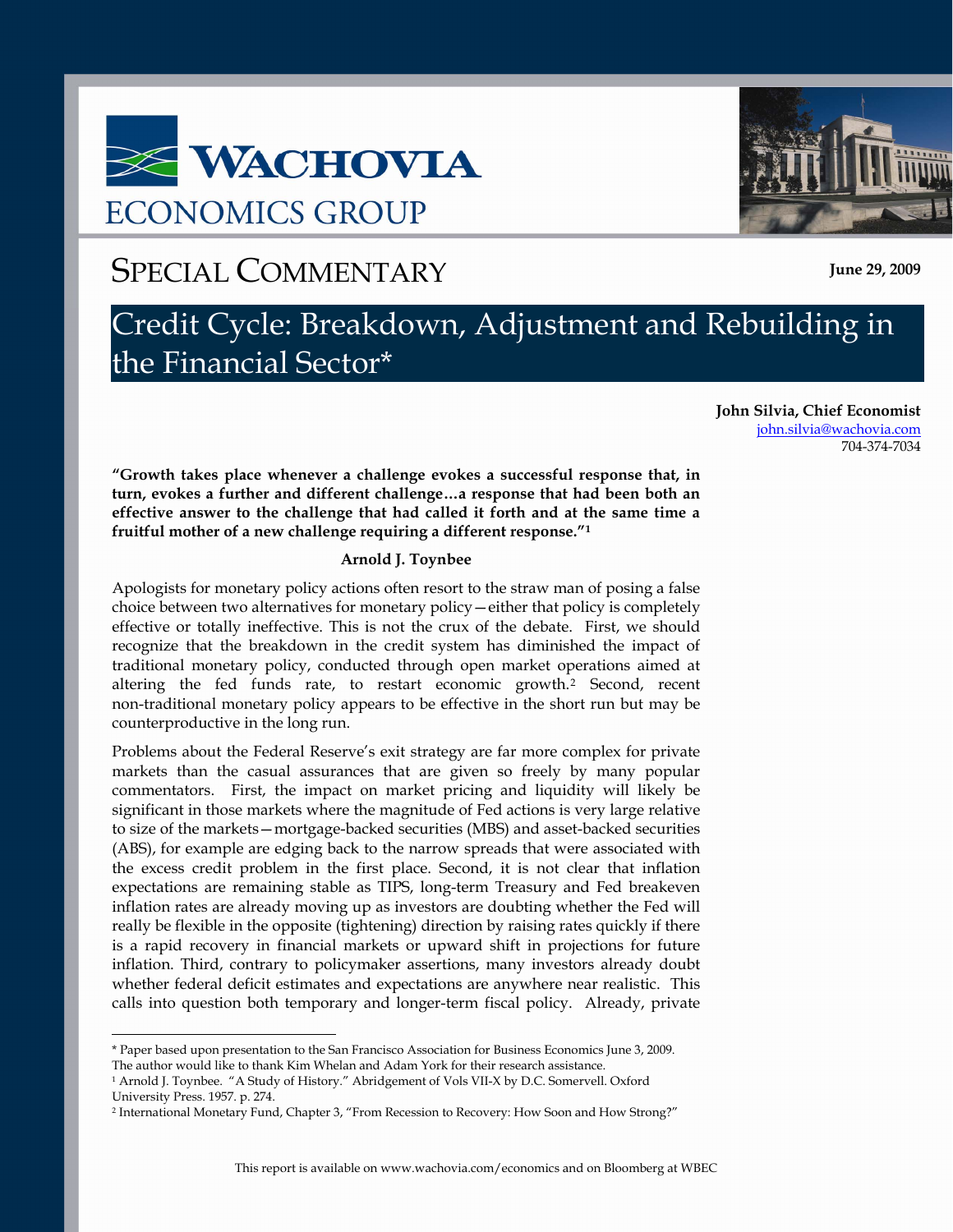deficit estimates are rising in anticipation that administration and Congressional sources will raise their mid-session deficit estimates. Finally, political emphasis on jobs and housing suggest that the political risk for investors is that inflation targets will be sacrificed in favor of goals for the real economy. With the passage of time, we believe the exit from easy monetary policy is becoming more expensive and more fraught with risks for investors.

# **Credit—Not Housing: A Model of the Breakdown in the Credit Cycle**

Long before the collapse in the housing market, the global glut in savings was cited as a possible force that would lead to lower real interest rates.[3](#page-1-0) These low real rates were a concern at the time because of the possibility that they would lead to excessive risk taking and indeed, they appear to have done just that. An excess supply of capital, due to the global savings glut, generated an excess demand for goods financed by credit—housing and autos for example, that in turn led to an excess demand for labor in the construction and auto sector. Therefore we do not view the current economic difficulties as originating in a housing crisis but rather a credit crisis driven first by excess global liquidity.[4](#page-1-1) In fact, for some time now, many analysts have commented upon the sequence of price bubbles—dot.com and housing being two of the latest examples—that reflect the ongoing excess supply of global liquidity.

# **Phase I: Breakdown—Collapse in the Credit Market**

By early 2005 subprime mortgage delinquency rates had already started to turn upward, and by mid-summer 2005 home price appreciation was peaking on a yearover-year basis ([Figure 1\)](#page-1-3).[5](#page-1-2) Meanwhile, aggregate consumer and residential loan delinquencies were clearly on the upswing by mid-2006 [\(Figure 2\)](#page-1-4). Consumer credit risk had been under priced; in our view, symptomatic of an excess supply of capital that was funneled into excess housing.

### <span id="page-1-4"></span><span id="page-1-3"></span>**Figure 1**

 $\overline{a}$ 





#### **Source: U.S. Department of Commerce and Wachovia**

Credit deterioration also became apparent by 2006, as the 60-day-plus delinquencies on subprime adjustable rate mortgages for the 2005 ARM vintage had risen above the rates of delinquency of the 2004 vintage ([Figure 3\)](#page-2-0). The ultimate breakdown in the private credit system is evident in the collapse of securitization in the second half of 2007 and early 2008 [\(Figure 4\)](#page-2-1).

<sup>3</sup> Ben Bernanke, "The Global Saving Glut and the U.S. Current Account Deficit," March 10, 2005.

<span id="page-1-1"></span><span id="page-1-0"></span><sup>4</sup> See also Caballero R., E. Fahri and P-O Gourinchas (2008), "An Equilibrium Model of Global Imbalances and Low Interest Rates," *American Economic Review*, 98 (1), 358-93. 5 John E. Silvia, "*Subprime Credit: The Evolution of a Market*," Business Economics, July, 2008, pp. 14-22.

<span id="page-1-2"></span>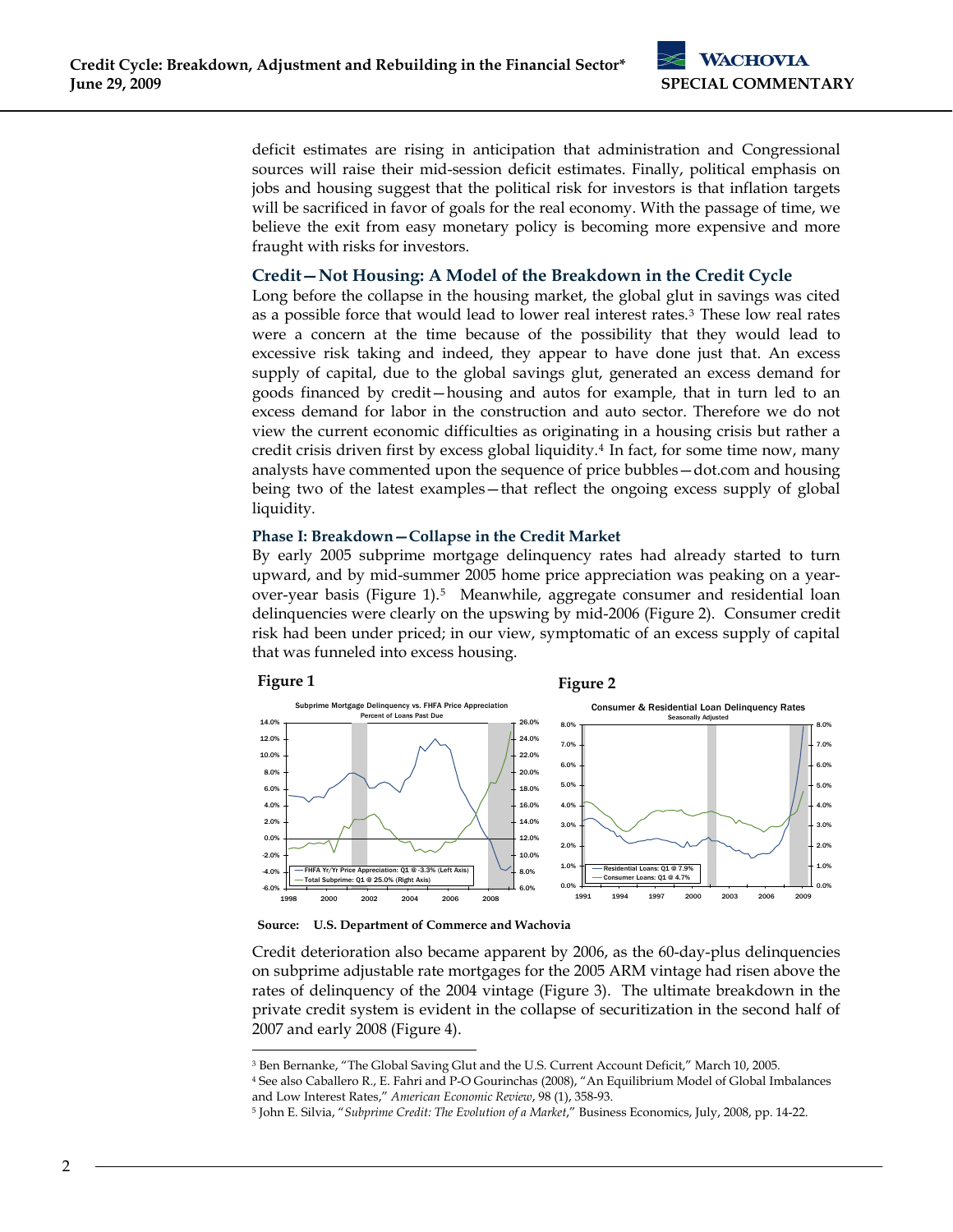<span id="page-2-1"></span><span id="page-2-0"></span>

**Source: U.S. Department of Commerce and Wachovia** 

#### **Phase II: Adjustment**

We would agree with Chairman Bernanke's assessment that "Conditions in a number of financial markets have improved since earlier this year, likely reflecting both policy actions taken by the Federal Reserve and other agencies as well as the somewhat better economic outlook."<sup>[6](#page-2-2)</sup> We would suggest that the improvement also reflects the hard efforts of many in the much-maligned private sector as well. As evidence of improvement, there has been a significant narrowing of the TED spread as well as average five-year CDS bank spreads [\(Figure 5](#page-2-3) & [Figure 6](#page-2-4)). The decline in the bank CDS spreads suggests greater confidence in the largest banks. No reliable CDS levels exist for the regional banks.

<span id="page-2-4"></span><span id="page-2-3"></span>

**Source: U.S. Department of Commerce and Wachovia** 

 $\overline{a}$ 

#### **Credit Further Along the Yield and Credit Curve**

Meanwhile, in the critical asset-backed and mortgage-backed markets there has also been marked improvement as spreads have significantly decreased ([Figure 7](#page-3-0) & [Figure 8](#page-3-1)). For asset-backed (ABS) securities the Fed's actions through the TALF facility have helped the financing of credit card and auto securities. Despite this success, our concerns remain that the Fed's position as credit policeman in selected markets and to a varying degree in those markets, is creating distortions in asset pricing and credit availability[.7](#page-2-5) In particular, we note that the current 30-year MBS

<span id="page-2-2"></span><sup>6</sup> Ben Bernanke, "*Current economic and financial conditions and the federal budge*," Testimony before the Committee on the Budget, U.S. House of Representatives, June 3, 2009.

<span id="page-2-5"></span><sup>7</sup> John E. Silvia, "*What Keeps Us Up at Night?*" Presentation March 25, 2009 at the Global Interdependence Center, Banque de France Conference, Paris, France.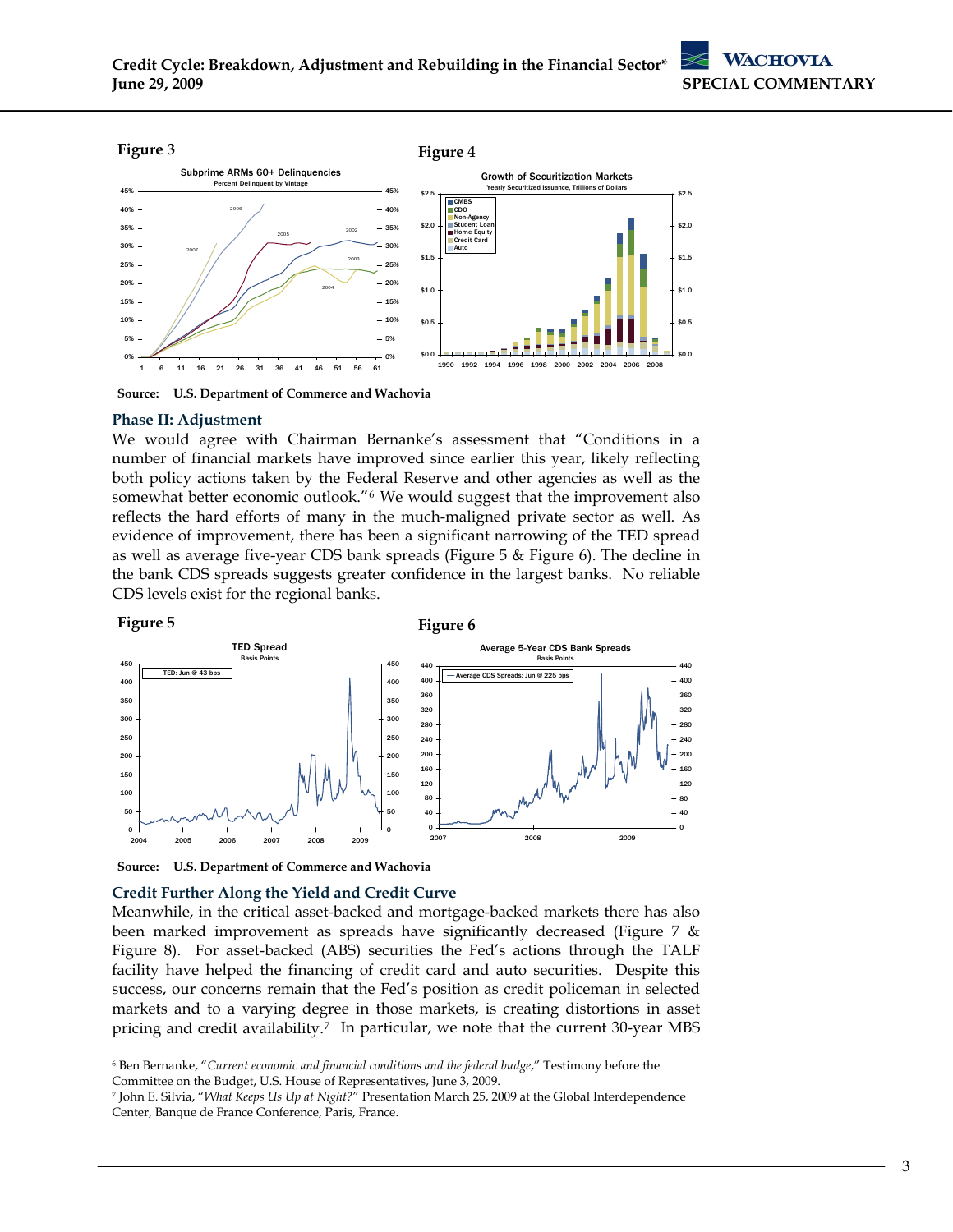spread over the 10-year Treasury is as low as it was in the 2003-2006 period which has been decried as a period of overly easy credit and under-appreciation of risk.

The gains in the Mortgage Bankers Association index for mortgage applications for refinancing have been another benchmark for improvement. This index has risen over the last four months and suggests mortgage credit availability has improved. So far the Federal Reserve has purchased \$430 billion of mortgage-backed securities. The spread of Fannie Mae issues over the 10-year Treasury has narrowed to one percent after peaking at 225 basis points in the fourth quarter of last year. This may be too far as this spread is below pre-crisis levels of 150 basis points.

<span id="page-3-1"></span><span id="page-3-0"></span>

**Source: U.S. Department of Commerce and Wachovia** 

Improvement has also been unmistakable at the long end of the corporate financing markets as both Aaa and Baa Corporate bond spreads (Figure 9) have declined in recent weeks. Moreover, both high-yield debt issuance, shown below in Figure 10, and high-grade issuance, not shown, have picked up this year. Leveraged loan issuance is also up this year.



**Figure 10** 



**Source: U.S. Department of Commerce and Wachovia** 

Finally, financial adjustments have also appeared in improvements within the equity market. As illustrated in [Figure 11,](#page-4-0) we can see the pick-up in initial public offerings. This improvement suggests that at least some investors are willing to take on investment risk even in an uncertain economic recovery.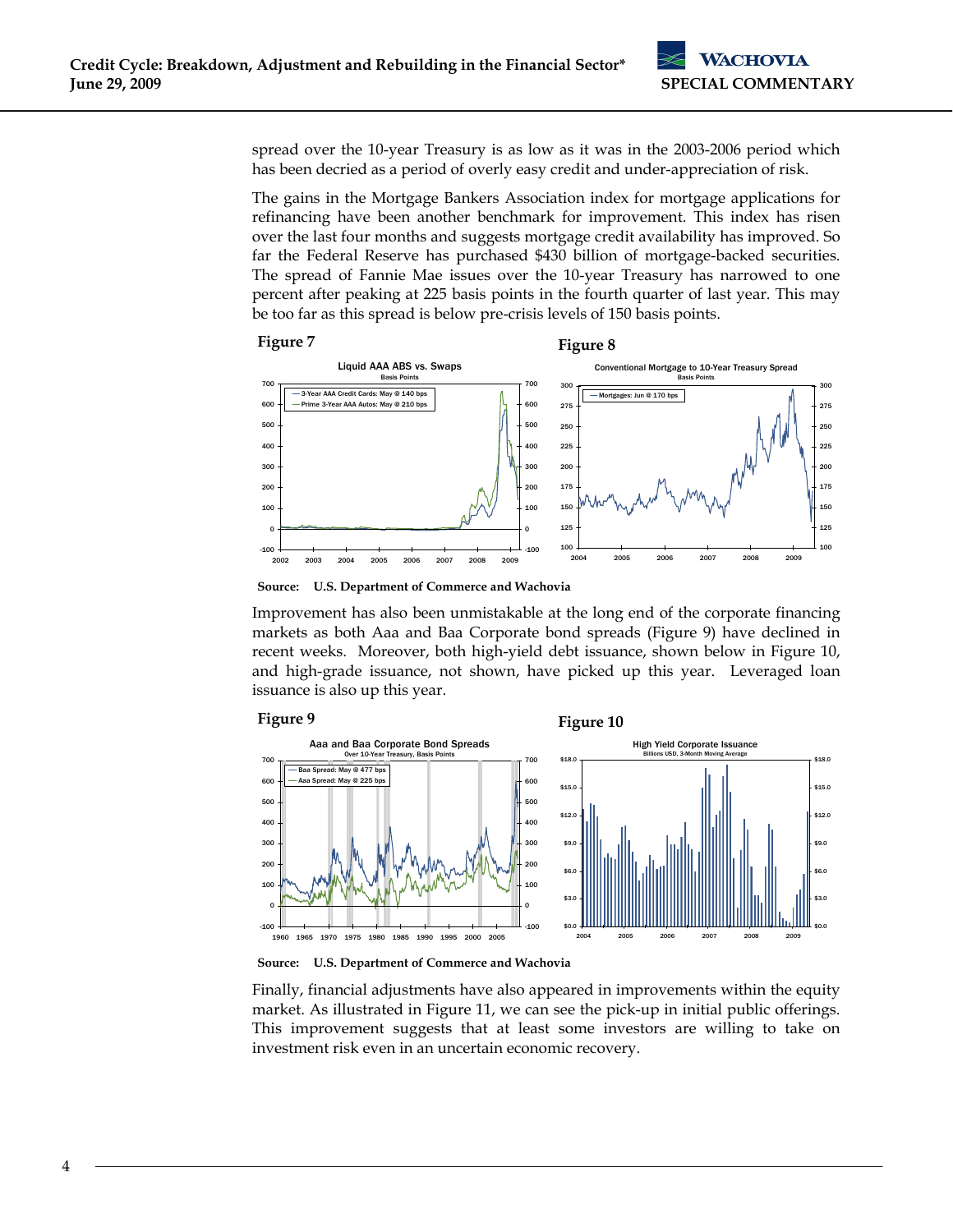# <span id="page-4-0"></span>**Figure 11**



**Source: Wachovia Securities** 

# **Phase III: Rebuilding Leading to Problems**

In a number of ways the rebuilding of the credit markets is beginning to exhibit problems. First, the yield curve between 30-year and two-year Treasury debt [\(Figure](#page-5-0)  [12](#page-5-0)) has steepened significantly. For some analysts, the steepening might be interpreted as driven by the improvement in investor confidence and thereby a decline in the value of the flight-to-safety premium. However, we are concerned that longer-maturity Treasuries may also be affected by the growing perception that "temporary" deficits may be increasingly permanent. Such high and permanent deficits suggest a rise in expected Treasury debt supply in the face of diminished flight-to-safety demand. Moreover, sustained high levels of federal debt issuance may have increased investor fears of monetization through monetary policy.

Ten-year Treasury benchmark yields bottomed on March 18, 2009 and have actually risen since the Federal Reserve announced a program for purchasing Treasury debt. As for inflation expectations, five-year forward TIPS bottomed in January at 50 basis points and have since risen to 1.90 percent. Calculations by the Federal Reserve of its measure of the inflation breakeven rate have risen and, on May 27<sup>th</sup> were up at 3.124 percent. Along these lines, investor focus has been on the ten year benchmark yield. Yet Federal Reserve purchases of \$127 billion have included only \$5 billion of 2018/2019 issuance or just four percent of Federal Reserve purchases. In contrast, ten percent of Fed purchases has been in the maturity range of 2020 or later and another \$79 billion, or 62 percent, have been in the 2010-2014 maturity range.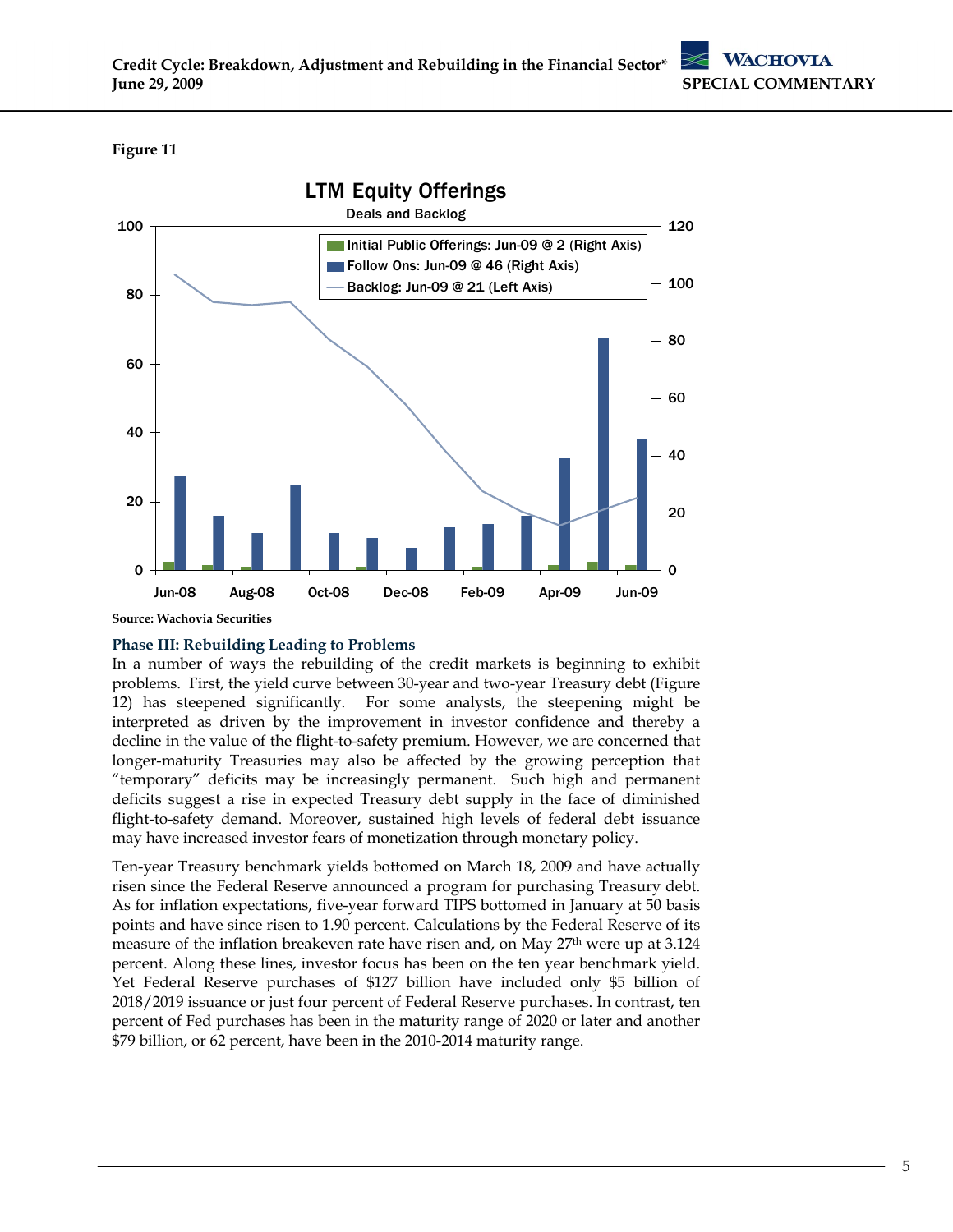Operationally, we believe the Fed had been an effective policeman as Fed purchases have favored the short end of the yield curve relative to the ten year area and, as a result, the yield curve between two- and ten-year maturities has risen.<sup>[8](#page-5-1)</sup>

Recent Federal Reserve operations have also included purchases of more than \$400 billion of mortgage-backed securities with the potential to purchase at total of \$1.25 trillion. The outcome of these purchases is that secondary mortgage spreads are now below pre-crisis levels ([Figure 13\)](#page-5-2). This brings into question whether the size of Fed purchases in this market is now distorting the market pricing of these instruments.

<span id="page-5-2"></span><span id="page-5-0"></span>

**Source: U.S. Department of Commerce and Wachovia** 

Implications of recent Fed actions may also be appearing in the decline of the dollar [\(Figure 14](#page-5-4)). In an economy with flexible exchange rates and capital mobility, we would expect that an easy monetary policy would lead to a decline in the value of the currency.[9](#page-5-3) This issue is complicated further by the dependence on that global savings glut that we have written about above in this essay. As illustrated in [Figure 15,](#page-5-5) foreign capital inflows have fallen dramatically for privately issued instruments. Treasury debt has found buyers in an era of safety concerns, but how much this demand will be there in the future remains a big question.

<span id="page-5-5"></span><span id="page-5-4"></span>

**Source: U.S. Department of Commerce and Wachovia** 

 $\overline{a}$ 

<span id="page-5-1"></span><sup>8</sup> The role as Federal Reserve as policeman to the credit markets and its possible distortions in market pricing was initially explored in my essay "What Keeps Us Up at Night?" Global Interdependence Center, Banque de France Conference. Paris France, March 25, 2009.

<span id="page-5-3"></span><sup>9</sup> Rudiger Dornbusch, *Open Economy Macroeconomics*, Chapter 11, Basic Books, 1980.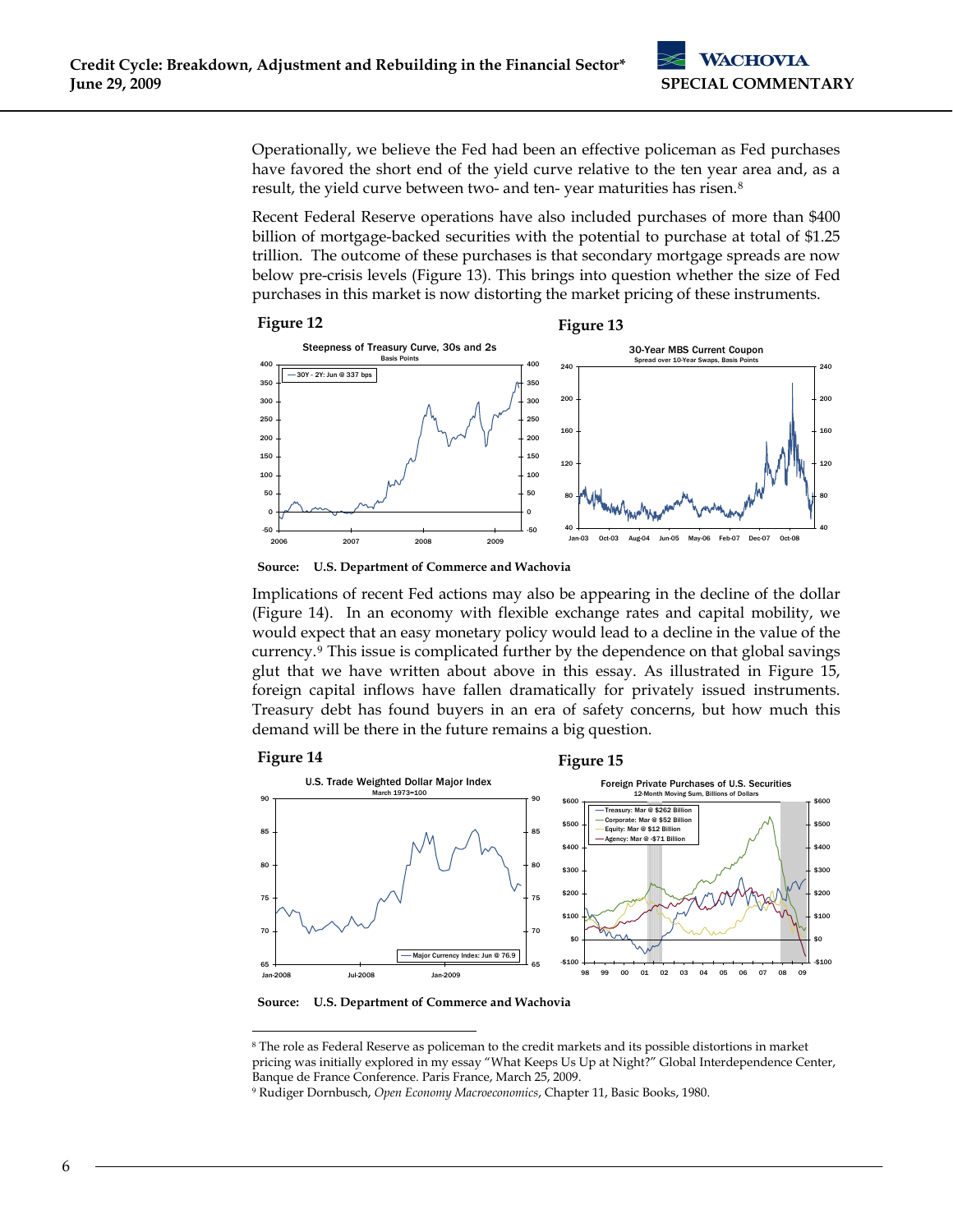# **Implications for Investors**

-

For investors, the economic recovery suggests opportunity but in our opinion there are three risks to consider— higher-than-anticipated inflation, rising interest rates and a weaker dollar. What makes investment policy so difficult today is that these are not three independent risks.

Over the last few weeks, we have seen capital markets react to continued credit easing by the Federal Reserve with a steeper yield curve and a declining dollar. Moreover, there is creeping suspicion that public policy is increasingly oriented to restoring the prior expansion conditions of excess consumer demand for durable goods/housing and autos financed by an excess supply of credit at low interest rates. Success in public policy, especially fiscal policy, is defined by jobs and not price stability. Therefore both domestic and foreign investors are concerned that even slightly higher inflation will be accepted by public policy makers in an attempt to provide a few more jobs. Such a tradeoff of inflation for jobs makes good politics but poor investing, in our view. While some commentators assert that the Federal Reserve has both the means and determination to raise interest rates as the economy recovers, we remain skeptical that the Fed will act in time to justify Treasury bond purchases at today's yields.[10](#page-6-0) For an academic to assert that the Federal Reserve will quickly take back its easing is poor assurance for investors with real money at stake, in our opinion. The academic degree of certainty is a luxury few in the real world can afford. We remain bearish on Treasuries. Our basic expectation, as it has been since the beginning of the year, is that inflation will rise and the dollar will decline in value as the economic stimulus programs remain in place just a bit too long to be comfortable for investors.

<span id="page-6-0"></span><sup>&</sup>lt;sup>10</sup> Glenn Rudebusch, The Fed's Monetary Policy Response to the Current Crisis, No. 2009-17, May 22, 2009.